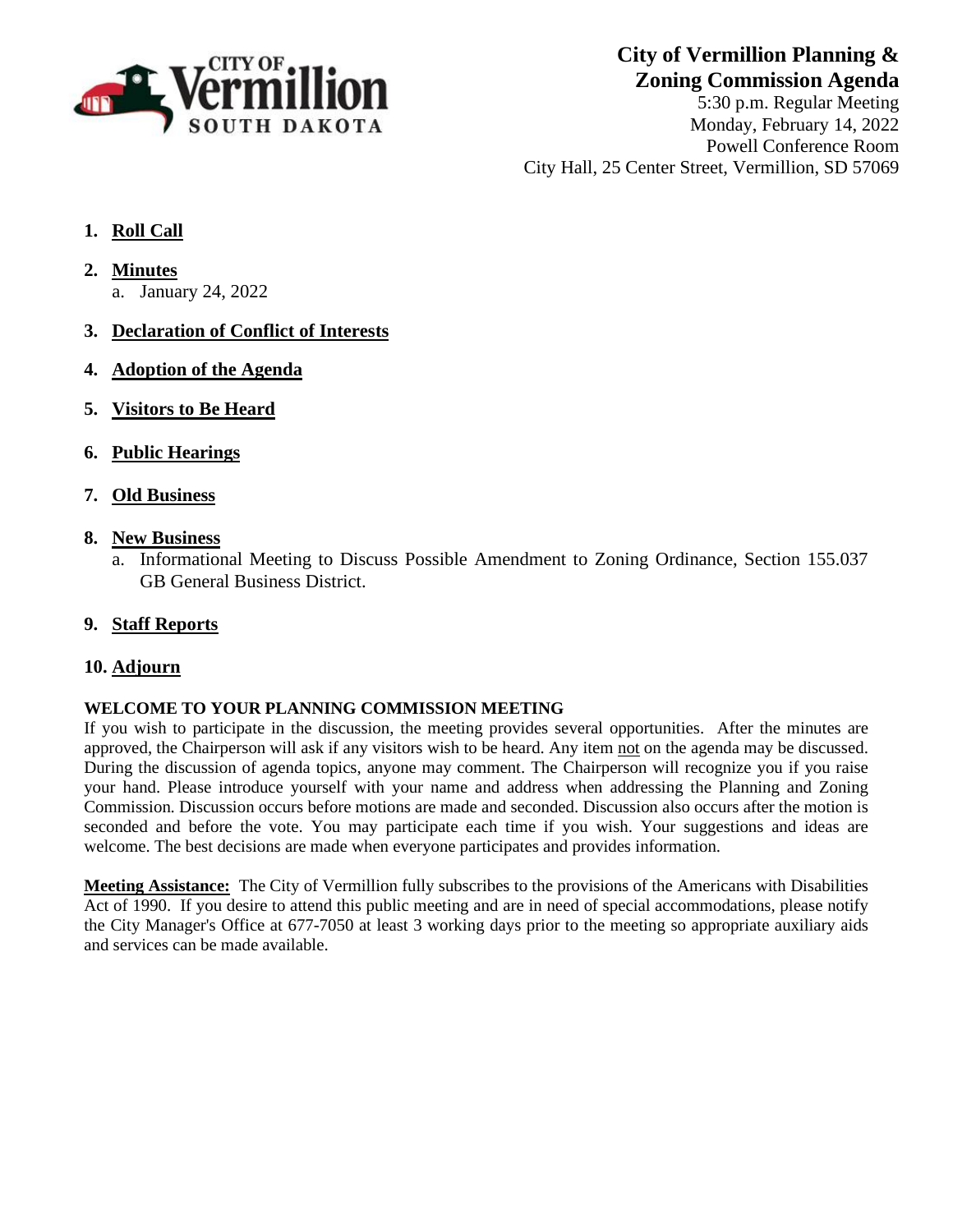Unapproved Minutes Vermillion Planning and Zoning Commission Monday, January 24, 2022 Joint Planning and Zoning Commission Meeting

The joint meeting of the Vermillion Planning and Zoning Commission and the Clay County Planning Commission was called to order in the Council Chamber at City Hall on January 24, 2022 at 5:30 p.m.

#### 1. Roll Call

City Planning and Zoning Commissioners Present: Fairholm, Fitzgerald, Forseth, Gestring, Merrigan, Steele, Tuve, Wilson. City Planning and Zoning Commissioners Absent: Heggestad City Staff present: José Domínguez, City Engineer; Stone Conley, Assistant City Manager

#### 2. Minutes

a. December 27, 2021 Joint Planning and Zoning Commission Meeting.

Moved by Commissioner Gestring to adopt the December 27, 2021 meeting minutes, seconded by Fitzgerald. Motion carried 8-0.

3. Declaration of Conflict of Interest Forseth noted that he owns investment property in Vermillion.

4. Adoption of the Agenda

Moved by Tuve to adopt the agenda as published, seconded by Wilson. Motion carried 8-0.

5. Visitors to be Heard None.

6. Public Hearings

a. Ordinance 1456 to amend Title XV, Land Usage; Chapter 155 Zoning Regulations; Section 155.026 rezoning a portion of Lot E of Lot 1 in the NE  $\frac{1}{4}$  SW  $\frac{1}{4}$ , 18-92-51, 5th P.M., City of Vermillion, Clay County, South Dakota from the R-4 Manufactured Housing District to the R-2 Residential District.

Dominguez presented the agenda memo from the City's Planning and Zoning Commission packet for the rezone of the parcel from R-4 Manufactured Housing District to the R-2 Residential District. Dominguez stated that the applicant is in the process of replatting the area to be rezoned and that prior to the rezone being approved the area will be replatted. Staff recommended the area to be rezoned from the R-4 Manufactured Housing District to the R-2 Residential District.

Forseth opened the floor to public comment.

A resident of the Plum Vista Mobile home park asked if the rezoned would have a negative effect on the trailer court. Dominguez replied that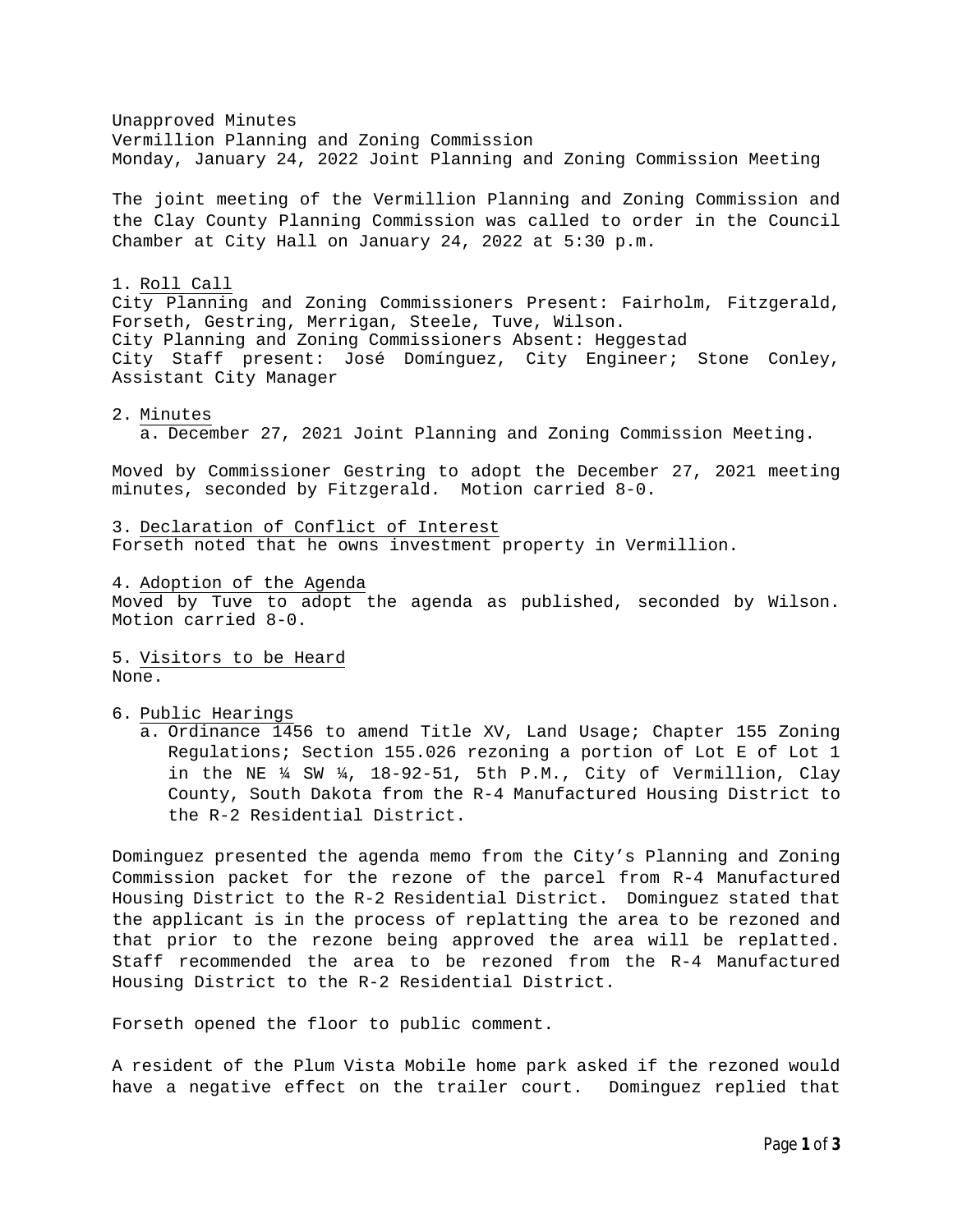rezoning the existing duplex will not negatively affect the remaining portions of the trailer court.

Mr. Gary Marshall (1719 E. Main), owner of a neighboring property asked if the rezoning would negatively impact properties outside of the trailer court. Dominguez stated that the rezone should not negatively impact adjacent properties since the use, and building, are existing.

Discussion followed.

Moved by Gestring to recommend that the City Council approve the proposed rezoning as recommended by Staff, seconded by Wilson. Motion carried  $8 - 0$ .

b. Ordinance 1454 to amend the 2012 Joint Zoning Regulations for Clay County and the City of Vermillion by Amending Chapter 6 LI: Light Industrial District, Purpose; Section 6.02 Conditional Uses; and Section 6.02 Applicable Standards.

Dominguez presented the agenda memo from the City's Planning and Zoning Commission packet for the amendment of the LI: Light Industrial District. The amendments being proposed would add "grain terminal/grain processing" and "agribusiness" to the conditional uses and reword the purpose of the district to better describe the uses not allowed. Staff recommended that the proposed amendments to the LI: Light Industrial district be approved.

Forseth opened the floor to public comment.

Mr. Kevin Myron (1919 W. Cherry) gave a brief history of the existing use at the Ag Opportunities property on the west edge of the City limits. Mr. Myron stated that he is in favor of the proposed amendment.

Commissioner Fairholm asked for a point of order and stated clarified that the item for discussion is a zoning amendment to all the LI: Light Industrial district and not a rezone of Mr. Myron's property.

Mr. Scott Schemp (1800 Vonnie) asked the Commission to clarify if the item for discussion was the rezoning of 1919 W. Cherry or an amendment to the LI: Light Industrial District uses. Dominguez stated that the discussion item was the amendment to the zoning district and that a rezone would happen later.

Discussion followed.

Moved by Merrigan to recommend that the City Council approve the proposed amendments to the LI: Light Industrial district in the Joint Zoning Regulations for Clay County and the City of Vermillion, seconded by Tuve. Motion carried 8-0.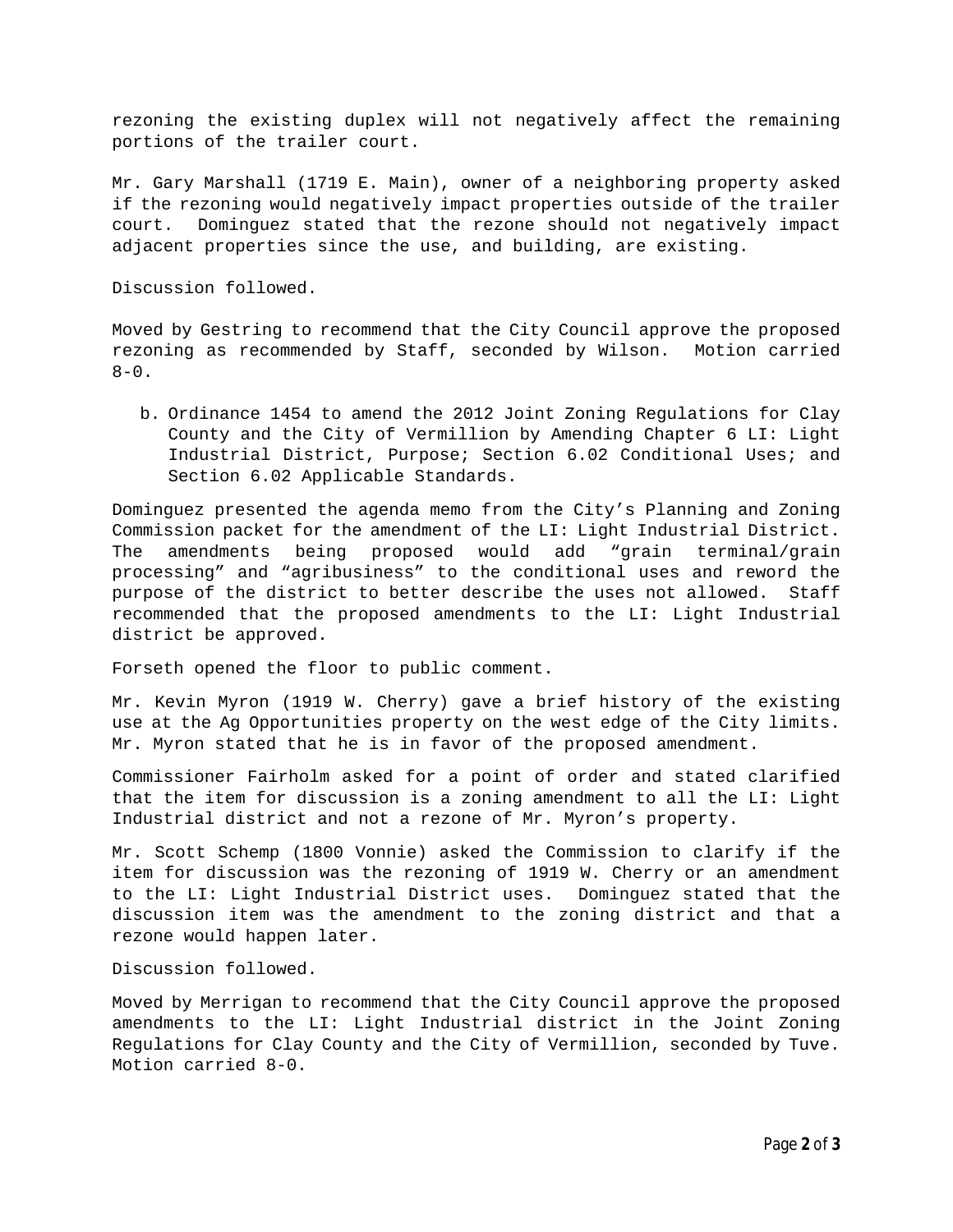c. Ordinance 1455 to amend the 2012 Joint Zoning Regulations for Clay County and the City of Vermillion by Amending Chapter 3 A-1: Agricultural District; Section 3.02 Conditional Uses; and Section 3.02 Applicable Standards.

Dominguez presented the agenda memo from the City's Planning and Zoning Commission packet for the amendment of the A-1: Agricultural District. The amendments being proposed would add "telecommunications tower" to the conditional uses. Staff recommended that the proposed amendment to the A-1: Agricultural district be approved.

Forseth opened the floor to public comment.

Discussion followed.

Moved by Tuve to recommend that the City Council approve the proposed amendment to the A-1: Agricultural district in the Joint Zoning Regulations for Clay County and the City of Vermillion, seconded by Steele. Motion carried 8-0.

7. Old Business None.

8. New Business None

9. Staff Report None

10. Adjourn Moved by Fitzgerald to adjourn, seconded by Fairholm. Motion carried 8- 0, Forseth declared the meeting adjourned at 6:02 p.m.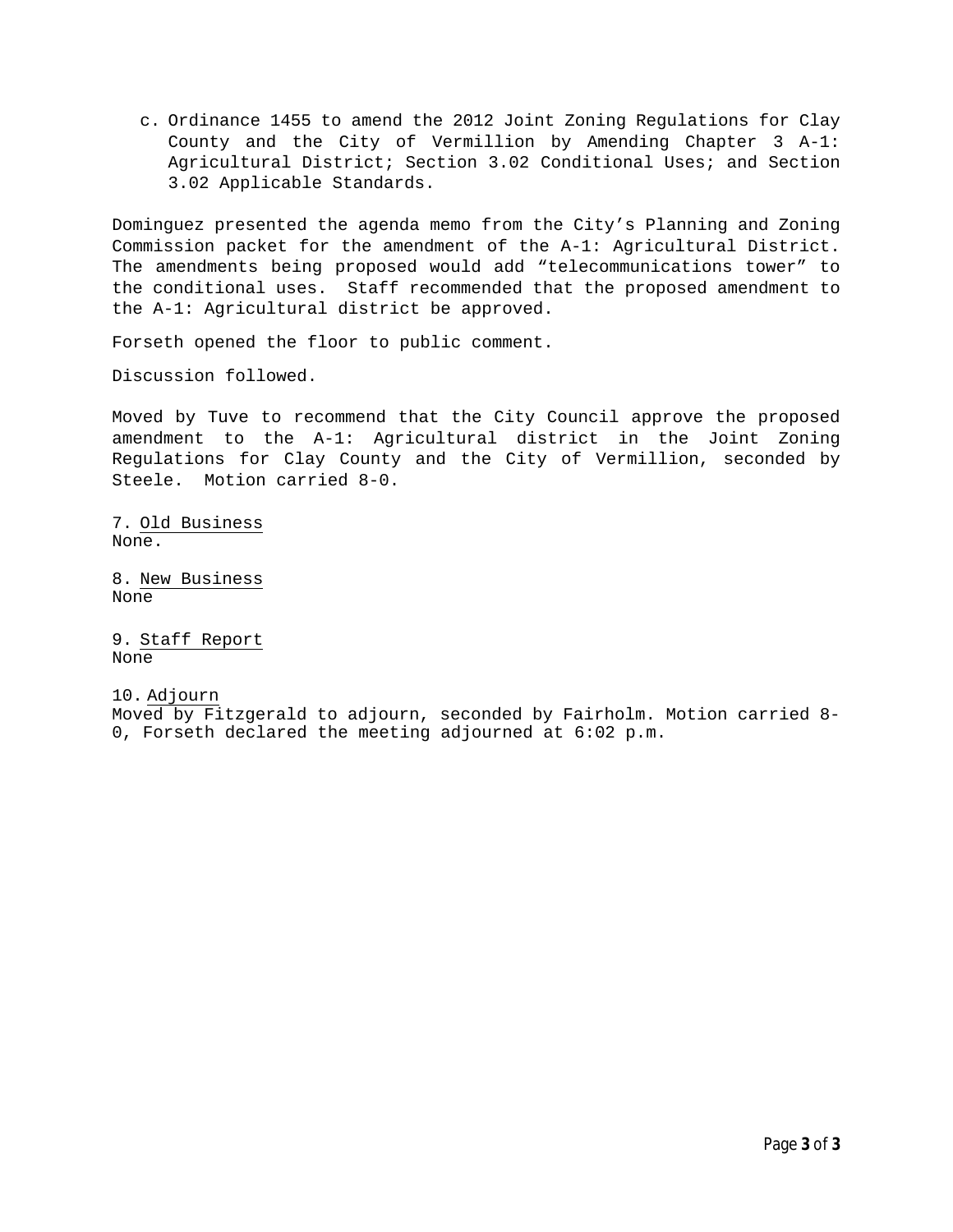

# *Planning & Zoning Commission Agenda Memo*

*From:* Jose Dominguez, City Engineer

*Meeting:* February 14, 2022

*Subject:* Informational meeting to discuss possible amendments to zoning ordinance, section 155.037 GB General Business District.

*Presenter:* Jose Dominguez

**Background:** In November 2021, the City received a request for the construction of a kennel within the GB General Business district. After reviewing the zoning ordinance to ensure that the use was allowed, it was discovered that "kennels" are not allowed within General Business zoning district as a stand-alone use. The only way a "kennel" is allowed is in conjunction with veterinary clinics.

**Discussion:** The current Zoning Ordinance was adopted in 2019. This zoning ordinance amended the 2008 zoning ordinance. The 2008 ordinance included "kennels" as a conditional use in the GB General Business district. The original use had required that "kennels" be no closer than 1,000-feet to residential uses. The distance was reduced in 2012 from 1,000-feet to 150-feet. The latest adoption of the zoning ordinance does not include "kennels" as a stand-alone use. Staff was not able to find any reference regarding the removal of the use within any Commission or City Council minutes.

Through discussions with the individual who would like to construct a kennel, it was agreed that Staff would bring up the item to the Commission. The Commission could then direct Staff to commence a city initiated zoning amendment placing "kennel" as a conditional use within the GB General Business district. If the zoning ordinance is amended as proposed, anyone desiring to open a kennel in the GB General Business zoning district would need to apply for a conditional use permit. This process would be considered by the Commission and allow for public comment. This is similar to what was required prior to the zoning ordinance amendment completed in 2019.